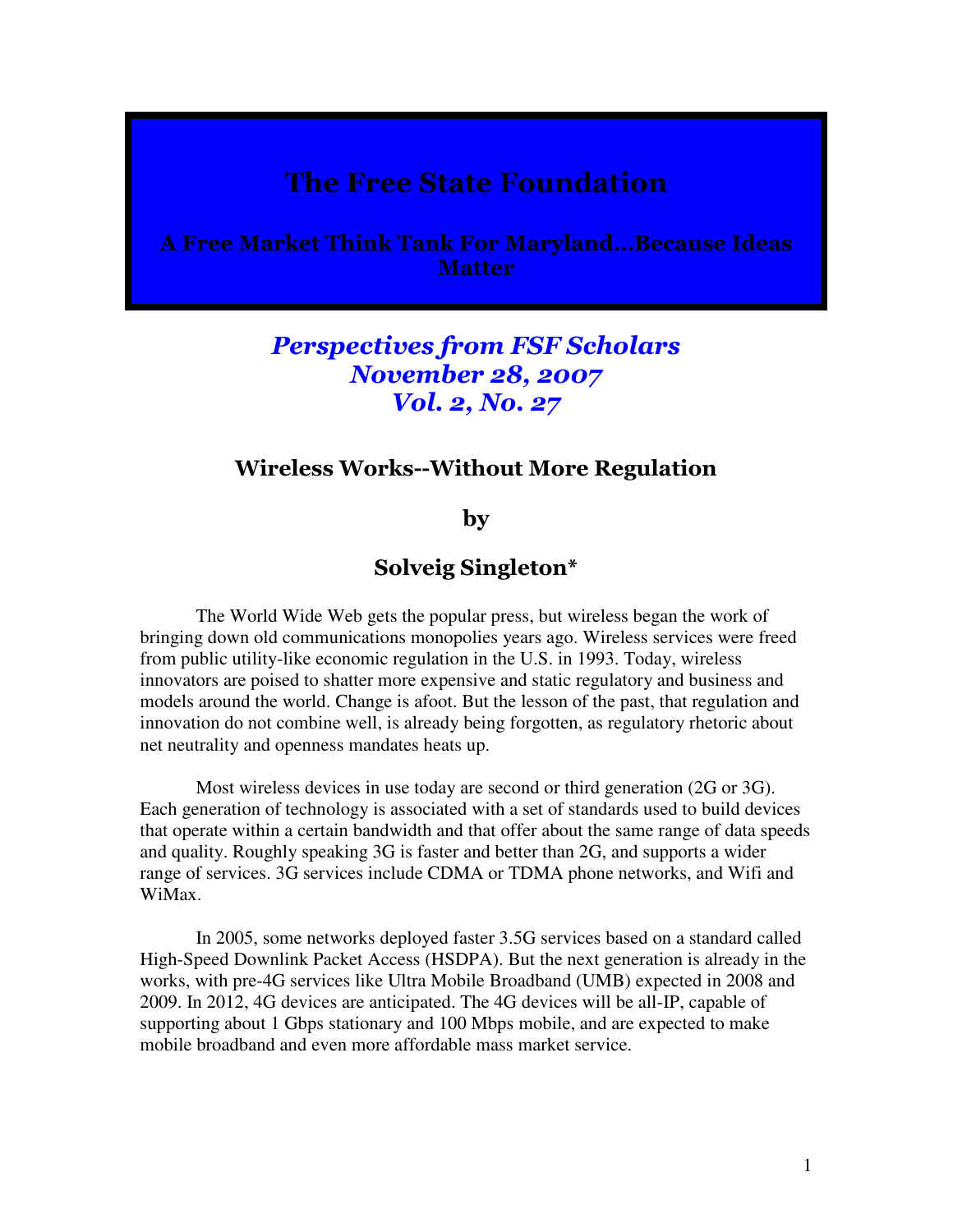With this pace of change comes competition, competition that drives companies to design and redesign products to keep pace with what consumers want. Devices built to 3G and 4G standards compete; but one set of 3G devices also competes with other 3G devices. The latest high-end phones such as the iPhone are still 3G devices; its introduction has triggered the introduction of new features to competing models such as Microsoft's Zune and Verizon's Voyager, which uses a touch-screen similar to the iPhone. Nokia's new 3G phones include one that combines navigation, a high-end camera, and multi-media computer capabilities with now-familiar features such as games, and is advertising its N-series phones as "open to anything," hoping customers will prefer a range of carrier choices not supported by the iPhone, which offers only AT&T wireless service.

Overall, wireless devices are still in competition with wire-based and satellite networks, as well. Customers in the United States can choose among four national wireless carriers and many regional services. Over the last decade, costs per minute of wireless use have dropped from 37 cents to 7 cents. Thirteen percent of customers use only a wireless phone, and that figure of wireless-only subscribers is expected to grow to one third of the population by 2012. U.S. customers pay over 60 percent less than European consumers and have a wider range of service choices. This all adds up to a lot of competition --and an enormous array of cost and compatibility factors to consider when building any network.

 The standards that support the growth of each generation of technology are open and neutral, in the sense that anyone can build devices using those standards. Each developer, such as Nokia or Apple, adds its own proprietary technology and sets out the terms on which customers will use its services. Not every network device will necessarily work with every other network device or service. The degree to which devices, networks, and services interconnect is determined by market forces at multiple levels, in the standard-setting process, during product and service development and provision.

 Requiring openness or neutrality beyond the basics now supported by demand would needlessly make development far more costly and slow. A company that wants to invent a new type of phone with cutting edge features already has a good bit to think about without having to worry about new phones and networks being simultaneously built by everyone else. Furthermore, once the network is up and running, interconnection with other networks and unanticipated--or illegal-- behavior by users means that not all networks can carry all traffic on exactly the same terms, all the time.

"Open" and "neutral" supported by market forces makes sense. For example, Verizon has just announced what it calls an "any apps, any device" option that will be available by the end of 2008. Under this option, customers will have the option of using, on Verizon's network, wireless devices, software, and applications not offered by the company. Verizon says that it will publish technical standards that the development community will need to design products that interface with its network.